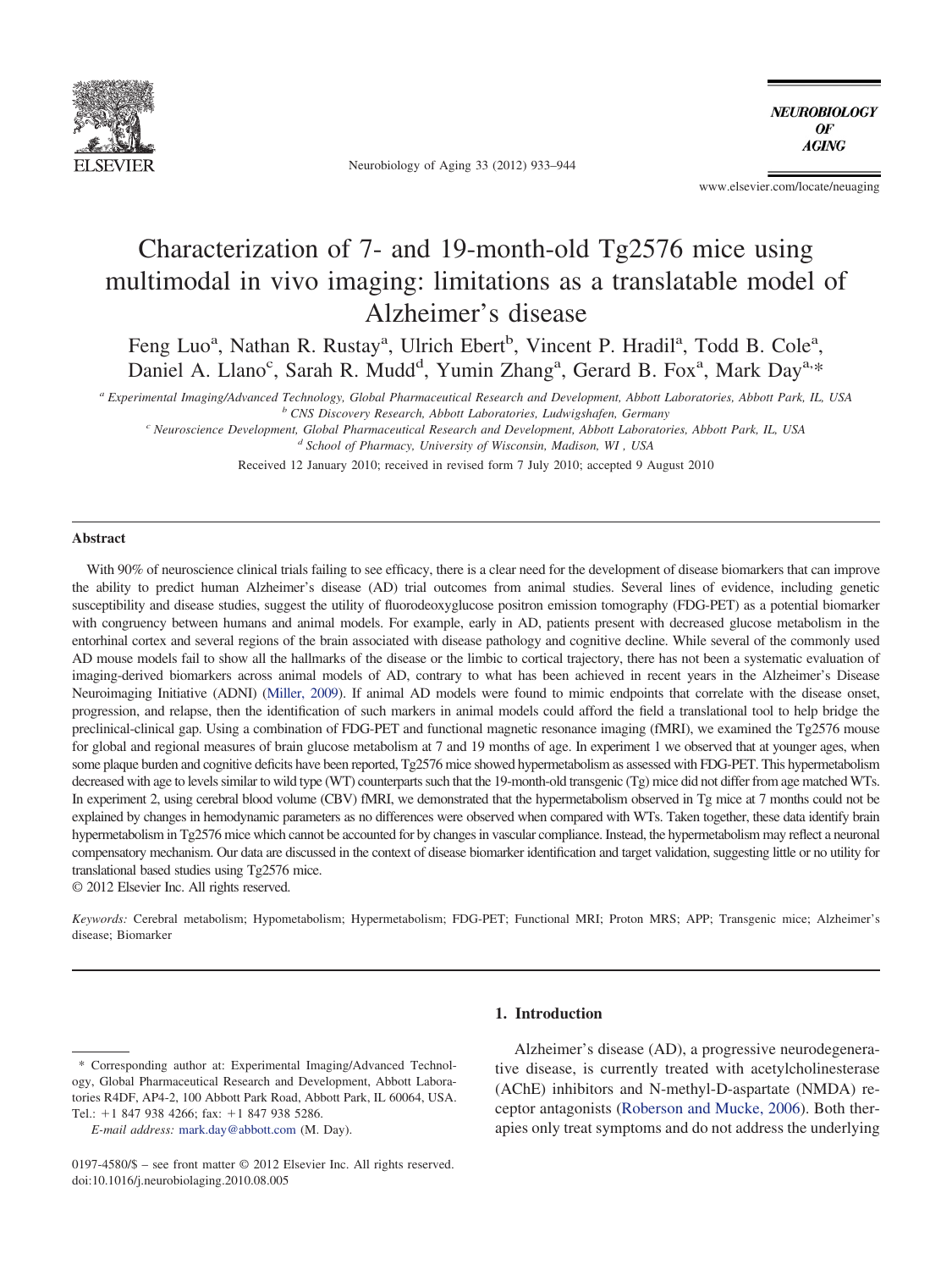neurodegeneration [\(Roberson and Mucke, 2006\)](#page-10-1). In addition to potentially improving the accuracy of diagnosis, translational medicine approaches seek to develop biomarkers in humans and animal models that can serve important roles for the development of putative disease-modifying drugs for AD [\(Thal et al., 2006\)](#page-11-0). By providing evidence of drug activity and indirect measures of disease severity, a change in a biomarker could be considered supporting evidence of disease modification. Moreover, appropriate biomarkers will improve the predictability of drug discovery and development efforts by improving the congruency of preclinical models to clinical reality, thus establishing proof-of-concept for efficacy and safety based on targeted mechanism of action [\(Day et al., 2008\)](#page-9-0).

There is great need for disease severity biomarkers in AD [\(Day et al., 2008; Thal et al., 2006\)](#page-9-0). These should correlate statistically with the disease phenotypes for which therapeutics are developed. Correlation of levels or expression patterns should signify disease initiation, progression, regression, remission, or relapse [\(Day et al., 2008\)](#page-9-0). In short they should be able to serve as a surrogate for or be superior to clinical assessments [\(Day et al., 2008; Thal et al., 2006\)](#page-9-0). In the past decade imaging studies using magnetic resonance imaging (MRI), positron emission tomography (PET), and single photon emission computerized tomography (SPECT) have afforded major advancements in our understanding of the disease process confirming, for example, that AD follows a set limbic-cortical trajectory, with the earliest neuropathological features occurring in the entorhinal cortex, spreading into the CA1 region of the hippocampus and then neocortical regions [\(Norfray and Provenzale, 2004\)](#page-10-2).

Whilst decreases in glucose utilization are not specific to a particular disease, over 20 years of research on brain metabolism has established that the AD brain is regionally hypometabolic even in those genetically at risk but asymptomatic [\(Norfray and Provenzale, 2004\)](#page-10-2). In addition, decreases in fluorodeoxyglucose (FDG)-PET signals can be seen very early in the disease process. For example, healthy asymptomatic young and middle-aged individuals who carry the APOE4 gene show reductions in metabolism in brain regions affected in AD [\(Norfray and Provenzale,](#page-10-2) [2004; Reiman et al., 2005\)](#page-10-2). Further, patients presenting with AD or mild cognitive impairment (MCI) show reductions in cerebral metabolic rates for glucose (CMRglu) in the posterior cingulate, parietal, temporal, and prefrontal cortex [\(Norfray and Provenzale, 2004\)](#page-10-2). Moreover, this hypometabolism is correlated with dementia severity and predicts progression [\(Mega et al., 1997; Mosconi, 2005; Norfray and](#page-10-3) [Provenzale, 2004\)](#page-10-3). For example, MCI subjects who decline, compared with those that do not worsen or show spontaneous recovery, have been demonstrated to show decreased metabolism in the parietal and temporal cortex [\(Jagust,](#page-9-1) [2006\)](#page-9-1). In MCI-AD converters, the entorhinal cortex shows a marked decrease in metabolic rate [\(de Leon et al., 2001;](#page-9-2) [Jagust, 2006\)](#page-9-2).

FDG-PET also has advantages as an outcome measure for drug trials. First, FDG-PET signals have shown pharmacological sensitivity to agents known to improve cognition in AD [\(Potkin et al., 2001; Teipel et al., 2006\)](#page-10-4). In addition, based on longitudinal CMRglu declines in AD patients, researchers have estimated that the number of AD patients per treatment arm needed to detect an effect with FDG-PET is roughly comparable to that needed to detect an effect with volumetric MRI and almost 1 tenth the number of patients needed using clinical end points, suggesting the promise of this imaging technique in proof-of-concept trials [\(Alexander et al., 2002; Dickerson and Sperling, 2005\)](#page-9-3). Taken together, these data suggest that changes in brain glucose utilization may serve as a disease biomarker and/or a marker for predicting drug efficacy in AD [\(Jagust, 2006\)](#page-9-1).

Attempts to recapitulate the AD pathologies with transgenic (Tg) mice have led to several models of the disease [\(McGowan et al., 2006\)](#page-10-5). Amyloid precursor protein (APP) Tg models display extensive plaque pathology and cognitive deficits with age [\(McGowan et al., 2006\)](#page-10-5). One of the most widely used animal models for amyloid plaques is the Tg (HuApp695.K670N/M671L) 2576 transgenic mouse model, which overexpresses human APP with the double Swedish mutation [\(Hsiao et al., 1996\)](#page-9-4) and are thought to reflect, in part, AD pathology, including elevated levels of amyloid beta  $(A\beta)_{1-40}$  and  $A\beta_{1-42}$ , the presence of amyloid plaques, inflammation [\(Hsiao et al., 1996\)](#page-9-4), as well as learning and memory deficits, herein referred to as the Tg2576 model [\(Hsiao et al., 1996; Irizarry et al., 1997; Jacobsen et](#page-9-4) [al., 2006; Westerman et al., 2002\)](#page-9-4).

In order to evaluate the Tg2576 model for cerebral glucose utilization (CGU)-based disease biomarkers, we investigated the effects of age (7 and 19 months) on CGU using in vivo  $[{}^{18}F]$ -FDG-PET in experiment 1. In experiment 2, using cerebral blood volume (CBV)-based fMRI, we aimed further to determine whether there was intact vascular compliance to hypercapnia in 7-month-old Tg mice compared with wild type (WT) mice [\(Mueggler et al., 2002\)](#page-10-6). Our results are discussed in the context of Alzheimer's disease biomarker identification and target validation.

# **2. Methods**

#### *2.1. Animal preparation*

A total of 30 heterozygous double Swedish mutation (K670N/M671L) female Tg2576 transgenic mice expressing human APP complementary DNA (cDNA) [\(Hsiao,](#page-9-5) [1998; Hsiao et al., 1996; Spires and Hyman, 2005\)](#page-9-5) and 30 age-matched wild type mice were employed in the study. Mice were obtained from Taconic (Germantown, NY, USA) at approximately 3 months of age but imaged at approximately 7 and 19 months of age. Different cohorts of animals were used. Mean body weights (mean  $\pm$  SD) were 23.5  $\pm$  3.0 and  $22.2 \pm 4.2$  g respectively for 7-month-old WT and Tg mice, and  $26.5 \pm 5.2$  and  $26.8 \pm 5.4$  g respectively for 19-month-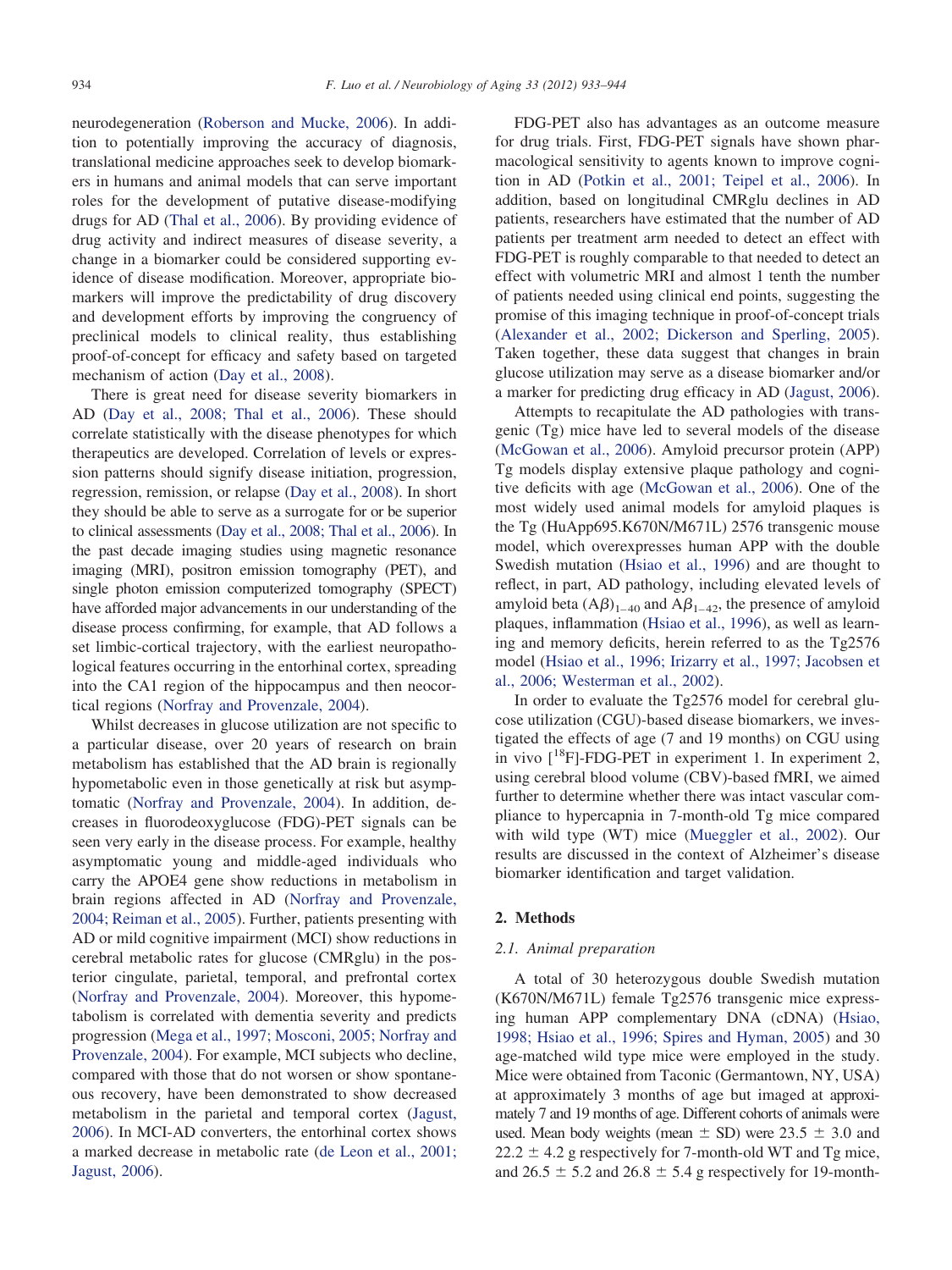old WT and Tg mice. All mice were group housed on a filtered, forced air isolation rack, and maintained on standard sterile wood chip bedding in a quiet room under conditions of 12 hours lights on/12 hours lights off (on at 06:00), with food and water available ad libitum. An electronic chip, IMI-1000 from Bio Medical Data Systems (Seaford, DE, USA), was implanted subcutaneously in the dorsal posterior region for identification purposes. This chip was removed prior to fMRI studies. The various imaging investigations (FDG-PET, fMRI) were performed during the light phase under medetomidine (1 mg/kg intraperitoneally; Pfizer Animal Health, Exton, PA, USA) + ketamine (75 mg/kg intraperitoneally; Fort Dodge Animal Health, Fort Dodge, IA, USA) anesthesia. All experiments were conducted in accordance with Abbott Institutional Animal Care and Use Committee and National Institutes of Health Guide for Care and Use of Laboratory Animals guidelines in facilities accredited by the Association for the Assessment and Accreditation of Laboratory Animal Care.

#### *2.2. Glucose metabolism assessment using FDG-PET*

Twenty Tg2576 and 20 WT control mice were imaged using PET over 2 different age ranges:  $\sim$ 7 and  $\sim$ 19 months old. FDG-PET experiments were conducted on an Inveon PET/computed tomography (CT) (Siemens Medical Solutions USA, Inc., Knoxville, TN, USA) high resolution system dedicated to small animal imaging (microPET). The animals were fasted with free-access to water for at least 6 hours before the study. After anesthesia preparation, a tail vein catheter was inserted and the animal was placed in the imaging bed of the PET-CT system. The imaging bed extended to the PET field of view (FOV) immediately after CT image acquisition, controlled by a remote computer. PET image acquisition was initiated when a bolus of 10–15  $\times$  $10^3$  kBq of [<sup>18</sup>F]-FDG in ~100  $\mu$ L of saline was injected through the tail vein catheter and continued for 60 minutes. All raw PET scan data were first sorted into 3-dimensional sinograms, followed by Fourier rebinning. The dynamic PET images were framed as  $1 \times 3$  seconds (s) +  $12 \times 0.5$  s + 2  $\times$  1.5 s + 1  $\times$  16 s + 1  $\times$  32 s + 1  $\times$  180 s + 1  $\times$  300 s +  $1 \times 460$  s +  $1 \times 540$  s +  $1 \times 600$  s +  $1 \times 700$  s +  $1 \times$ 760 s. Images were reconstructed iteratively using 2-dimensional (2D) ordered subset-expectation maximization reconstruction algorithm (2D-OSEM) with the following parameters: a Ramp filter with 0.5 of the Nyquist frequency as the cutoff, 5 iterations and  $128 \times 128$  array size. The reconstructed CT scan was initially used for the attenuation corrections during image reconstructions, and was omitted after learning that the images without the attenuation correction provided uncompromised quantification. The energy window was set between 350 and 650 keV and brains were placed in the center of the axial FOV to minimize scattered radiation. No postacquisition scatter correction was performed. The voxel size was  $0.4 \times 0.4 \times 0.8$  mm<sup>3</sup>. Inveon miroPET radial, tangential, and axial resolutions at center of FOV were 1.46 mm, 1.49 mm, and 1.15 mm, respectively [\(Constantinescu and Mukherjee, 2009\)](#page-9-6).

The ordered subsets estimation algorithm (OSEM) was introduced in 1994 [\(Hudson and Larkin, 1994\)](#page-9-7) and since that time 2D-OSEM has become the most commonly used iterative method for statistically based PET reconstruction [\(Leahy and Qi, 2000\)](#page-10-7). Compared with traditional analytical methods such as filtered back-projection (FBP), 2D-OSEM provides improved image quality with only slightly higher computational demands. Further, for dynamic datasets with relatively low counts during early time points, the use of FBP typically results in poor image quality with high noise and low contrast. A comprehensive evaluation of OSEM reconstruction of both phantom and patient data showed that OSEM has equal quantitative accuracy as FBP and also provides improved signal-to-noise ratio that improves image resolution and reduces partial volume effects [\(Boellaard](#page-9-8) [et al., 2001\)](#page-9-8). In addition, our PET/CT scanner is calibrated regularly with known sources to ensure accurate quantification of 2D-OSEM reconstructed images.

A calibration factor for converting units on microPET images into absolute tracer concentration was first generated by imaging a Ge-68 phantom with known concentration. FDG concentration in the whole brain was quantified from each image using image analysis software from Inveon Research Workplace (Siemens Medical Solutions USA, Inc., Knoxville, TN). Brain volume was first obtained with the volume of interest (VOI) technique utilizing the CT and magnetic resonance (MR) imaging to include the entire volume inside the skull (whole brain) as well as several VOIs (hippocampus, perirhinal cortex, entorhinal cortex, striatum, thalamus, cerebral cortex, and cerebellum), which are thought to be related to AD pathology [\(Fig. 1\)](#page-3-0). The average FDG concentrations within the brain VOI were registered and then converted into absolute concentration (kBq/cc) by the calibration factor.

Standard uptake value (SUV) was calculated as tissue tracer concentration divided by the ratio of injected dose over subject mass (grams, with the assumption  $1 \text{ cc} = 1 \text{ g}$ ). Although semiquantitative, SUV is a widely accepted clinical outcome for glucose utilization in neurology and oncology (see [Thie, 2004](#page-11-1) for review). Like percent injected dose (%ID)-kg/g [\(Klunk et al., 2005\)](#page-9-9), SUV eliminated the variability in the injected doses and subject masses, facilitating comparison among animals and results from different laboratories [\(Klunk et al., 2005\)](#page-9-9).

CT scans were performed using the Siemens Inveon preclinical scanner and Siemens Inveon Acquisition Workplace software (Version 1.0, Siemens Medical Solutions USA, Inc., Knoxville, TN, USA). Briefly, the x-ray source was set at 80 kV and 500  $\mu$ A with an effective pixel size of  $83 \mu$ m. One hundred seventy-five projections were acquired over a 220 degree range with a total scan length of 4.3 minutes. Data were then reconstructed using a modified Feldkamp algorthim with a Shepp-Logan filter.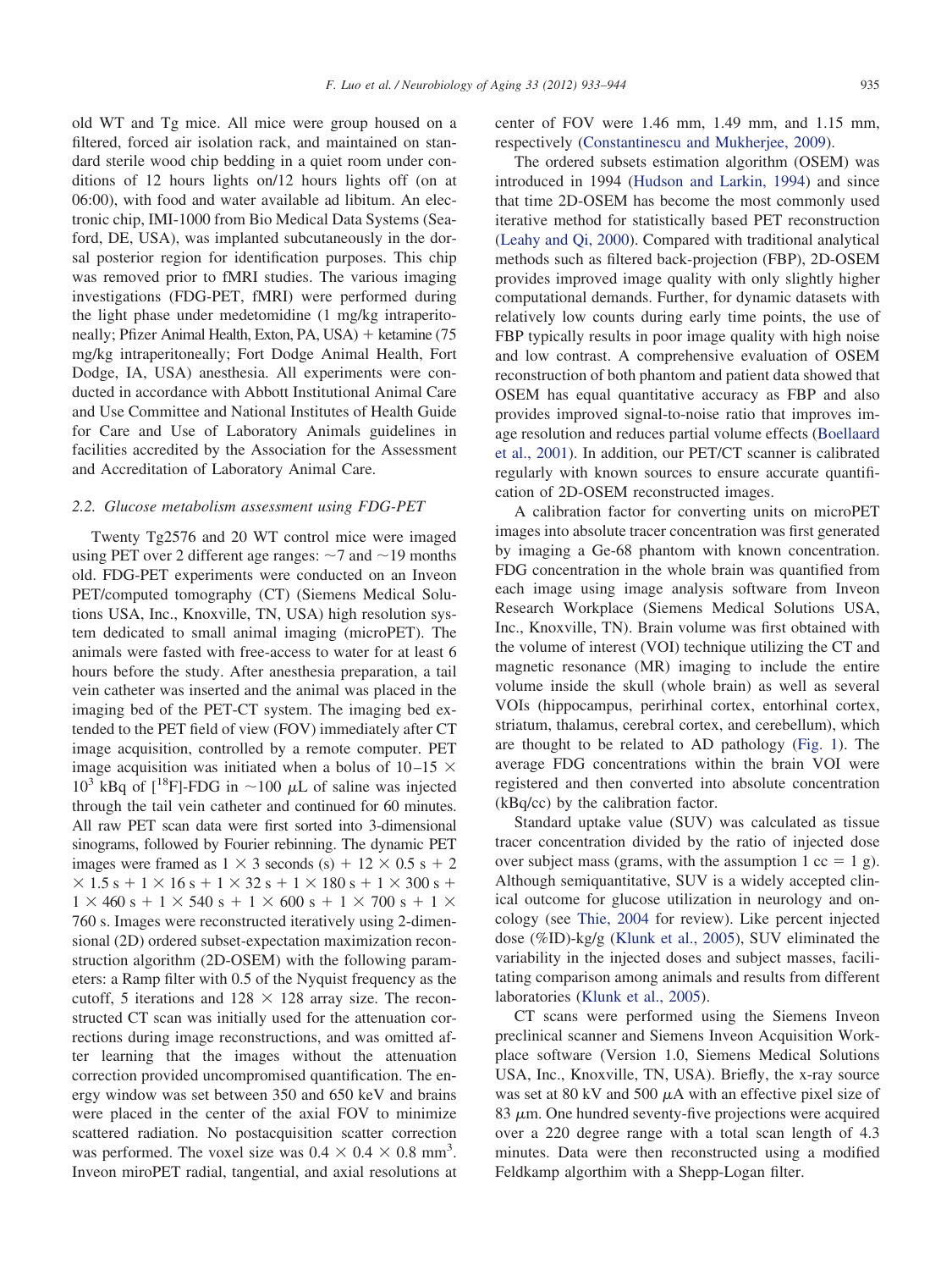

<span id="page-3-0"></span>Fig. 1. Anatomical localizations of 7 volumes of interest (VOIs) from horizontal, sagittal, and coronal slices of mouse brain, according to Paxinos and Franklin sterotaxic coordinates of mouse brain. A T2-weighted magnetic resonance (MR) image (anatomical images were acquired using the fast spin-echo rapid acquisition relaxation enhanced (RARE) pulse sequence with repetition time (TR)  $=$  3 seconds, effective echo time (TE)  $=$ 100 ms, matrix =  $256 \times 256$ , field of view (FOV) =  $2.56 \times 2.56$  cm, and giving an in-plane resolution =  $100 \times 100 \mu$ m) is fused to computerized tomography (CT) and mouse atlas. Hippocampus, perirhinal cortex, entorhinal cortex, striatum, thalamus, cerebral cortex, and cerebellum are color coded based on mouse atlas.

#### *2.3. CBV measurement using fMRI*

Acetazolamide is a well characterized carbonic anhydrase inhibitor which causes rapid increases in CBV [\(Vorstrup et al., 1984\)](#page-11-2) by acidifying cerebral extracellular fluids through an increase in extracellular  $P_{C}O_{2}$  [\(Mueggler](#page-10-6) [et al., 2002\)](#page-10-6). This effect of acetazolamide on CBV can be used to assess vascular function, and is detectable in rodents via MRI [\(Graham et al., 1994\)](#page-9-10). Ten Tg2576 and 10 WT control mice were imaged via fMRI over 2 different age ranges:  $\sim$ 7 and  $\sim$ 19 months old. A 7.0 T/21 cm horizontal magnet with a 20 G/cm magnetic field gradient insert (Biospec Bruker, Billerica, MA) was employed for our MRI studies. A dual-coil small animal restrainer (Insight Neuro-Imaging Systems, LLC, Worcester, MA), which contains a volume coil for transmitting and a surface coil for receiving, was used. Respiration rates and waveforms were continuously monitored via a force transducer. Rectal temperature was monitored and maintained at  $37 \pm 1$  °C via a feedbackregulated, circulating water pad. All imaging was performed during the light phase. Coil-to-coil electromagnetic interaction was actively decoupled. Anatomical images were acquired using the fast spin-echo rapid acquisition relaxation enhanced (RARE) pulse sequence with repetition time  $(TR)$  = 3 s, effective echo time (TE) = 100 ms, matrix =  $256 \times 256$ , FOV =  $2.56 \times 2.56$  cm, nine 1.0-mm slices, and 4 averages. Gradient echo single-shot echo-planar imaging (EPI) was used for fMRI-CBV image acquisition with TR 2 s, TE = 13 ms, matrix =  $64 \times 64$ , FOV =  $2.56 \times 2.56$ cm, and giving an in-plane resolution =  $400 \times 400 \mu$ m. A dose of 10 mg Fe/kg ultra small superparamagnetic iron oxide (USPIO) contrast agent (SH U555C, Schering AG, Berlin, Germany) was administered intravenously 2 minutes into an 18-minute image acquisition. Acetazolamide (30 mg/kg, intravenous) was bolus administered via the tail vein 6 minutes after the contrast agent and changes in CBV were then detected over a subsequent 10-minute period.

fMRI data analysis was performed using the Analysis of Functional NeuroImages (AFNI) software package (public license version 2, NIH, Bethesda, MD, USA, [Cox, 1996\)](#page-9-11). To identify time-dependent relative CBV change, CBV(t), was calculated from time course raw data based on the relationship [\(Mandeville et al., 1998\)](#page-10-8):

$$
CBV(t) = \ln[s(t)/s_0(t)]/\ln[s_0(t)/s_{pre}]
$$
 (1)

where s(t) is the signal intensity after acetazolamide infusion,  $S<sub>0</sub>(t)$  is the baseline signal before the acetazolamide infusion, and  $S_{\text{pre}}$  is the mean signal intensity before the administration of contrast agent. The time course CBV changes were determined with a linear function to account for elimination of contrast agent from the blood [\(Cox,](#page-9-11) [1996\)](#page-9-11).

Subsequently, the CBV signal for each voxel in every mouse was fitted to a nonlinear differential exponential model (Eq. 2) reflecting the drug's kinetics [\(Luo et al.,](#page-10-9) [2004; Stein, 2001\)](#page-10-9) where  $t_0$  is the time delay of response, *k* is the multiplicative coefficient,  $\alpha_1$  is the elimination rate and  $\alpha_2$  the absorption rate.

$$
y(t) = k(e^{-\alpha_1(t-t_0)} - e^{-\alpha_2(t-t_0)}); \ t t_0 \tag{2}
$$

The initial values fitted to parameters  $t_0$ ,  $k$ ,  $\alpha_1$ , and  $\alpha_2$ were  $0-45$  seconds,  $-500-500$ ,  $0-0.15$ , and  $0.15-0.5$ , respectively, based on known acetazolamide kinetics [\(Mueggler et al., 2002\)](#page-10-6). Final values for  $t_0$ ,  $k$ ,  $\alpha_1$ , and  $\alpha_2$ were automatically determined using AFNI based on maximal significance of model fitting [\(Cox, 1996\)](#page-9-11).

#### *2.4. Statistical analysis*

For FDG-PET data, the VOIs were analyzed using a 2-way analysis of variance (ANOVA) model in the log scale, with the age and genotype main effects and age  $\times$ genotype interaction effect. Log transformation of the VOIs was necessary because the distribution of the original (untransformed) data were significantly nonnormal, and log transformation helped ensure adequate normality (based on the Shapiro-Wilk normality test). The age  $\times$  genotype interaction effect from this model was further evaluated to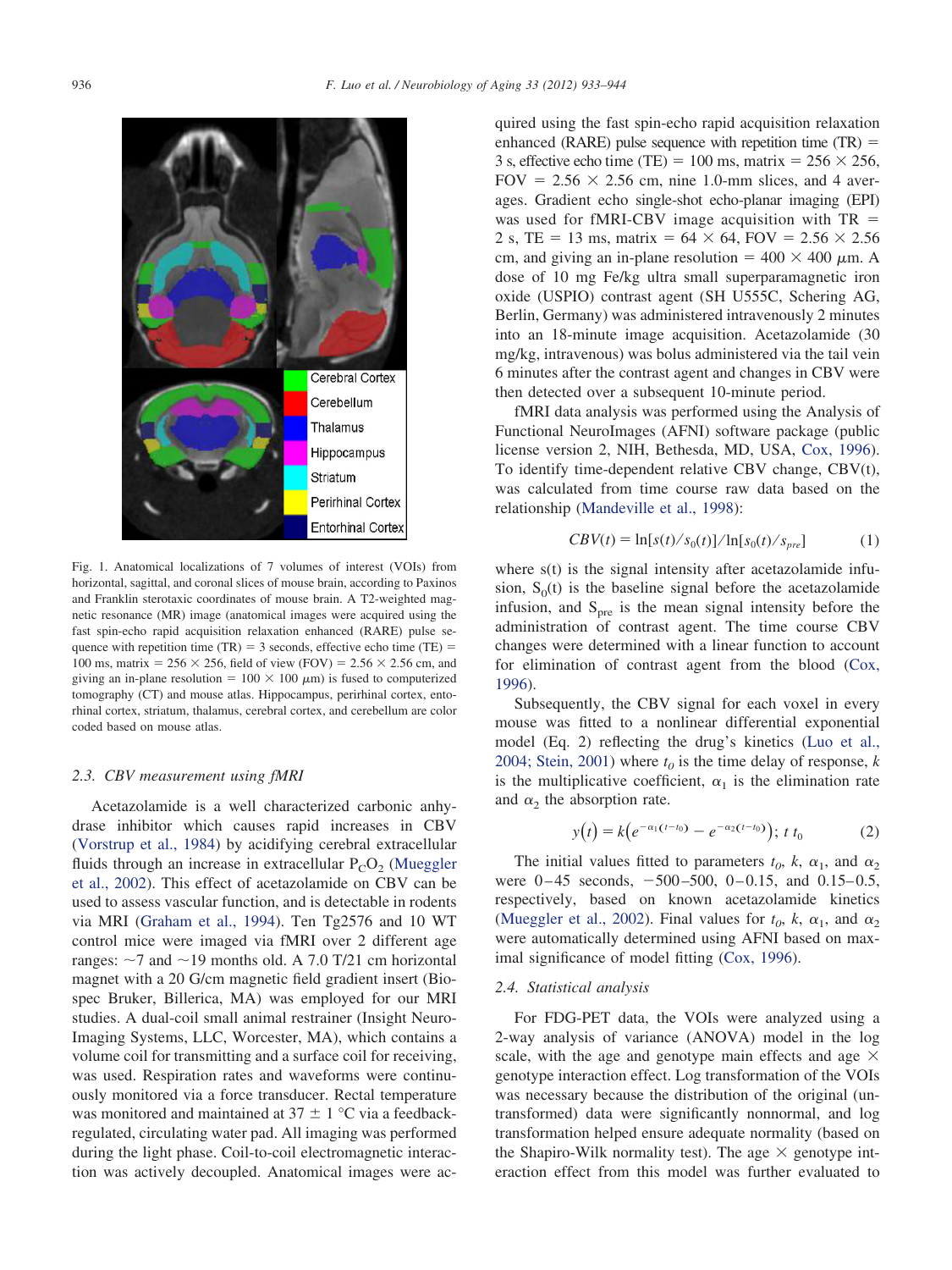

<span id="page-4-0"></span>Fig. 2. Representative fluorodeoxyglucose (FDG) uptake in microPET and corresponding magnetic resonance imaging (MRI) anatomical images for wild-type (WT) and transgenic (Tg) mice at 7 months and 19 months of age (A). Group comparison of whole brain glucose metabolism between Tg and WT at 7 months and 19 months of age during time activation curve  $(B)$ .

determine the significance of the genotype effect for each age, and the significance of the age effect for each strain. Statistical significance was claimed when  $p < 0.05$ . For fMRI CBV data, the number of activated CBV voxels, mean amplitude CBV% change per voxel, and a response index [\(Luo et al., 2003\)](#page-10-10) to reflect overall brain response to acetazolamide challenge ([number of activated voxels]  $\times$  [average amplitude CBV% change per voxel]) were analyzed by 2-way analysis of variance (ANOVA), with age and genotype as between-group factors. Statistical significance was set at  $p < 0.05$ .

# **3. Results**

A significant increase in whole brain CGU was observed in 7-month-old Tg2576 compared with age-matched WT littermates [\(Fig. 2A](#page-4-0)). Elevation of the time-activity curve (TAC) in brain tissue is clearly demonstrated in Tg2576 vs. WT mice minutes after the  $[$ <sup>18</sup>F]-FDG tracer was administered intravenously [\(Fig. 2B](#page-4-0)), although the absorption rate of the tracer did not differ significantly between Tg and age matched WT. Region-of-interest analysis revealed that CGU was significantly higher in hippocampus, perirhinal cortex, entorhinal cortex, striatum, and thalamus in 7-month-old Tg2576 compared with aged matched WT [\(Fig. 3\)](#page-4-1). In contrast, CGU and tracer kinetics in brain in 19-month-old Tg2576 mice did not separate from aged matched WT mice [\(Fig. 2A](#page-4-0) and B).

The cerebral hemodynamic response to acetazolamide challenge in Tg2576 mice did not significantly differ when compared with aged-matched WT mice in terms of the number of voxels showing a CBV increase [\(Fig. 4B](#page-5-0)), mean amplitude changes from those activated voxels [\(Fig. 4C](#page-5-0)), or the calculated response index [\(Fig. 4D](#page-5-0)). Overall, aged mice showed fewer activated voxels ( $p < 0.01$ ) and a lower response index  $(p < 0.01)$  compared with young mice, but there was no difference between genotypes. No significant impairment of vascular compliance was observed in young Tg mice, although there was a nonsignificant trend for compliance to be diminished [\(Fig 4D](#page-5-0)).



<span id="page-4-1"></span>Fig. 3. Group comparison of cerebral glucose metabolism in hippocampus (Hi), perirhinal cortex (PRh), entorhinal cortex (ENT), striatum (Str), thalamus (Th), cerebral cortex (Cx), and cerebellum (Cb), between Tg and WT at 7 months and 19 months of age.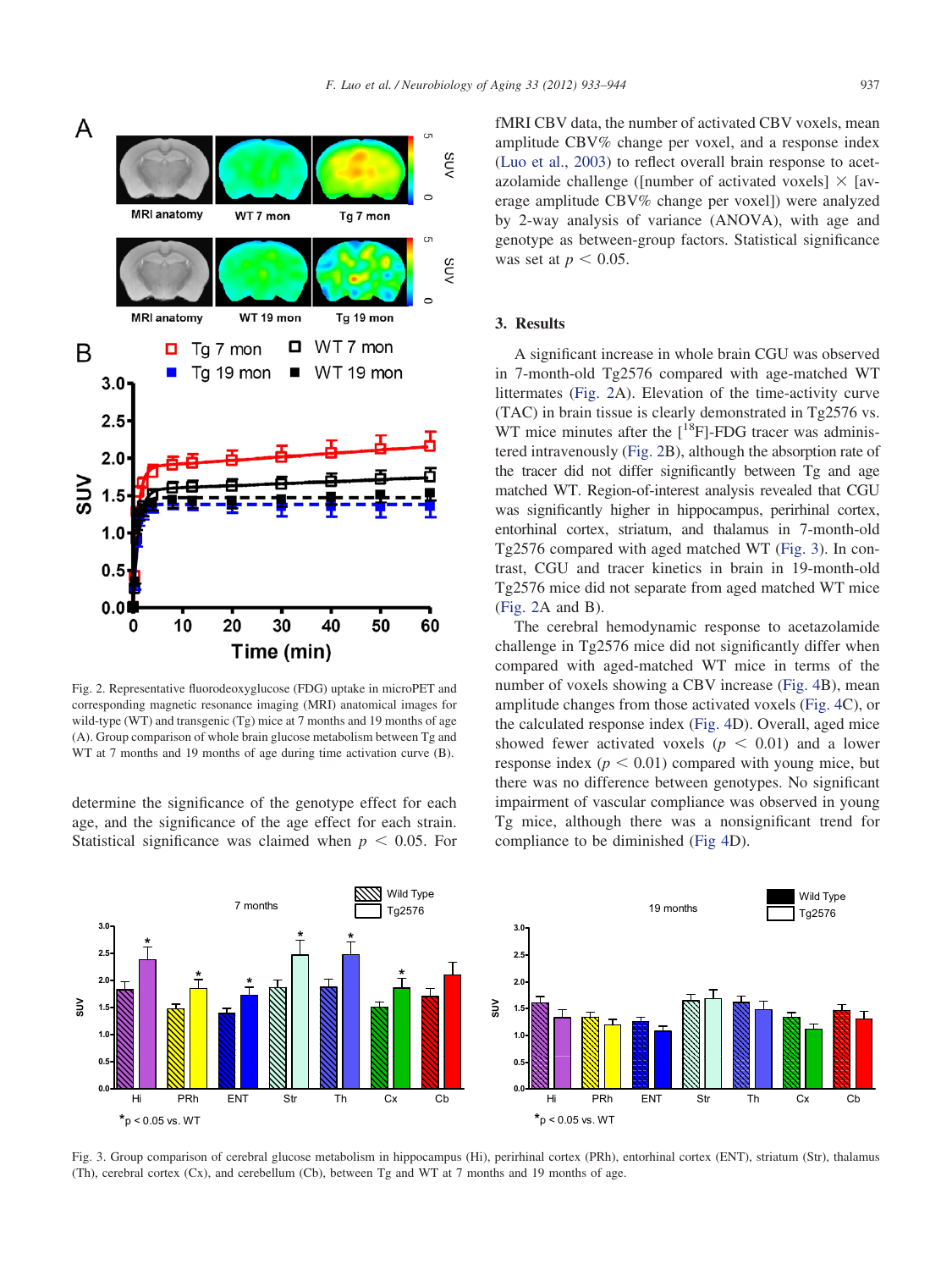

<span id="page-5-0"></span>Fig. 4. Group average functional activation map and representative raw time course for cerebral blood volume (CBV)-based fMRI responses to acetazolamide administration (intravenous) is illustrated (A). The color bar on the right encodes the percentage signal change (CBV%) per voxel. Group comparison of functional magnetic resonance imaging (fMRI) CBV response to acetazolamide challenge between transgenic (Tg) and wild-type (WT) mice at 7 months and 19 months of age in terms of numbers of activated voxels with increased CBV (B), mean amplitude change of activated voxels (C), and response index (number of activated voxels)  $\times$  (average amplitude CBV% change of activated voxels) (D).

#### **4. Discussion**

In the present studies we report several key findings that challenge the utility of glucose metabolism in Tg2576 mice as a translatable model of AD and as a tool in target validation. Alzheimer's patients manifest specific and progressive reductions in cerebral glucose metabolism such that changes in the entorhinal cortex and hippocampus can differentiate individuals that convert from MCI to AD from those who remain MCI [\(Jagust, 2006\)](#page-9-1). The largest reductions in CMRglu are observed in the posterior cingulate cortex [\(Jagust, 2006; Norfray and Provenzale, 2004\)](#page-9-1). In contrast, our studies with Tg2576 mice demonstrated a global hypermetabolism as early as 3 months of age (data not shown) and confirmed again at 7 months of age. Furthermore, this hypermetabolism was associated with an elevation of taurine concentrations as revealed with proton magnetic resonance spectroscopy (MRS) (see supplementary material; also see [Dedeoglu et al., 2004,](#page-9-12) and [Marjanska](#page-10-11) [et al., 2005\)](#page-10-11). Using fMRI CBV we then determined that the integrity of the cerebral vascular compliance in 7-month-old Tg2576 vs. WT was intact. These data suggest that the Tg2576 mice have brain hypermetabolism, which cannot be accounted for by changes in vascular compliance but which may be due to a primary central nervous system (CNS) process related to amyloid hyperproduction. Taken together, these data suggest that the utility of the Tg2576 model may be limited to studying  $A\beta$  production and clearance mechanisms, rather than neuronal metabolism.

Imaging endpoints can be used as biomarkers to evaluate treatments that may slow or delay the disease process. They

can also be employed to evaluate the quality of animal models of the disease and improve the congruency or the most translatable endpoints from mice to patients [\(Day et](#page-9-0) [al., 2008; Fox et al., 2005; Jack et al., 2003\)](#page-9-0), thus providing new potential surrogate markers of AD processes that could be used to help clarify disease mechanisms and screen candidate treatments. The observation of hypermetabolism in young Tg2576 mice suggests that the Swedish mutation fails to capture CGU decreases as a marker of disease onset or severity.

One potential explanation for this result is that FDG-PET in mice is not sensitive enough to detect specific CGU changes in brain. Low resolution was speculated as the cause of finding no difference between transgenic and wild type animals in Tg2576 mice  $(\sim)$ 14 month) using FDG-PET [\(Kuntner et al., 2009\)](#page-10-12). [Niwa et al. \(2002\)](#page-10-13) published work utilizing  $2-[$ <sup>14</sup>C]-deoxyglucose (DG) autoradiography which revealed a hypometabolism in Tg2576 mice at 2–3 months of age. The results from this report may imply that the autoradiographic method is a more sensitive tool than FDG-PET for investigating glucose utilization in mice. While the spatial resolution is clearly superior using autoradiography, there are reports that CGU via the PET method yields results consistent with those from autoradiography. [Toyama et al. \(2004\)](#page-11-3) published a report demonstrating consistent results in quantitative CGU using a dual tracer  $([^{18}F]-FDG, 2-[^{14}C]-DG)$ , utilizing both FDG-PET and 2-DG autoradiography in mice (Toyama et al., 2004). Further, we have collected data in house using the same dual tracer in 17-month-old Tg2576 mice and showed a significant correlation in glucose utili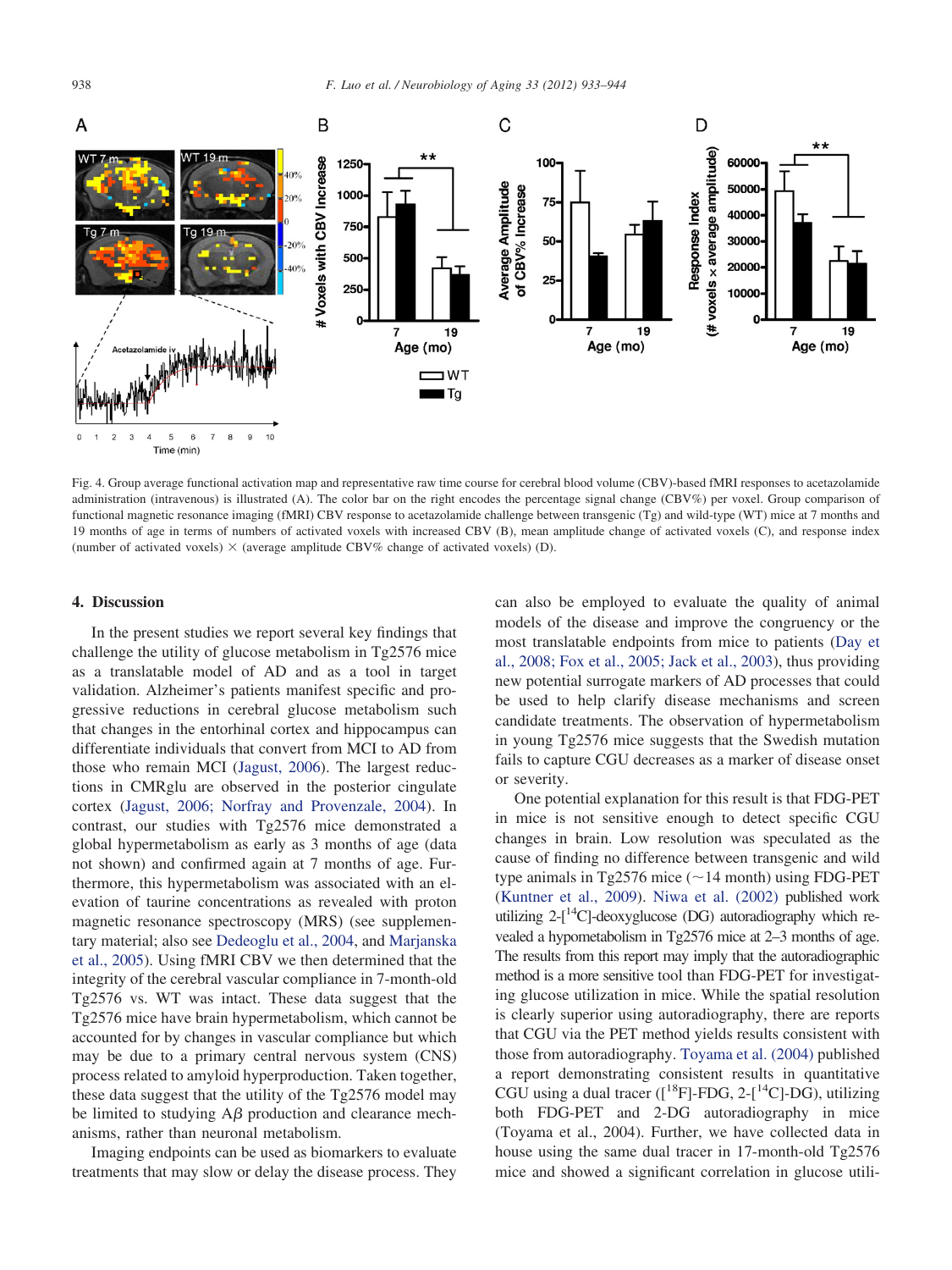zation using  $[^{18}F]$ -FDG and 2- $[^{14}C]$ -DG in the same animals (unpublished data). We used the Invenon microPET in the current study, which bears similar spatial resolution but superior sensitivity to that of other commercial microPET systems [\(Visser et al., 2009\)](#page-11-4), and, as demonstrated in [Fig. 1,](#page-3-0) all defined regions of interest (ROIs) were far from facial glands which produce strong spill-over effects. Nevertheless, we acknowledge that some relatively small regions are subject to spill-over effects, e.g., effects from hippocampus to entorhinal cortex [\(Mirrione et al., 2007\)](#page-10-14).

Other lines of AD transgenic mice have produced similar conflicting reports in terms of CGU. Several reports using autoradiography demonstrate that PDAPP and PSAPP mice are hypometabolic in specific brain regions, such as posterior cingulate cortex, suggesting potential congruency of glucose metabolism measures to AD [\(Mega et al., 1997;](#page-10-3) [Mosconi, 2005\)](#page-10-3). There has also been shown a highly significant, specific, and progressive reduction in FDG autoradiography in the posterior cingulate cortex of homozygous transgenic PDAPP mice overexpressing human mutant  $\beta$ -amyloid precursor protein [\(Reiman et al., 2000\)](#page-10-15). The finding in this region was enticing as the rodent posterior cingulate cortex is potentially homologous to the human, subserving similar functions, such as spatial [\(Mantani et al.,](#page-10-16) [2005; Vann et al., 2000\)](#page-10-16) and associative/discriminative [\(Ga](#page-9-13)[briel et al., 1987\)](#page-9-13) learning. In contrast, [Valla et al. \(2008\)](#page-11-5) showed by FDG autoradiography that PDAPP mice were significantly hypermetabolic in somatosensory cortex, CA1 region of hippocampus, and caudate putamen compared with WT mice, although there were regions demonstrating hypometabolism as well. Further, a recent report illustrated cerebral hypermetabolism in 14-month-old mice expressing both the Swedish and Indiana APP mutations [\(Nicolakakis](#page-10-17) [et al., 2008\)](#page-10-17).

Whereas several reports utilized a relative measure (normalizing the region of interest to a reference region, e.g., cerebellum) in order to minimize statistical variation in population-based data [\(Grunder, 2009\)](#page-9-14), the use of such a reference region in Tg2576 mice is not appropriate as (1) these mice ubiquitously overexpress the Swedish APP transgene in the cerebellum, and (2) our data suggest that there is no true "unaffected" region with which to normalize the data when compared with wide type mice. Indeed, our data show that 7-month-old Tg mice have higher CGU in cerebellum than age-matched WT mice. Normalization to cerebellum would possibly cause an artifactual error due to incomparable baseline glucose uptake in the reference region. Further, [Grunder \(2009\)](#page-9-14) demonstrated that if baseline glucose uptake differs in reference regions among treatment groups (even nonsignificantly), normalization of uptake may be misinterpreted. SUV, the widely applied clinical measure for FDG-PET studies, was therefore chosen as the outcome measure in this translational study.

The increased CGU seen in Tg2576 mice could be related to several factors, such as an increase in general basal metabolic rate, reflecting increased APP expression, and potentially increased amyloid burden. For example, multiple studies have found that synthetic amyloid assemblies form both general membrane pores [\(Kayed et al., 2004\)](#page-9-15) and more selective ion channels [\(Bhatia et al., 2000\)](#page-9-16). The localization of  $A\beta$  within mitochondria is consistent with this possibility [\(Atamna and Frey, 2007\)](#page-9-17). The formation of membrane pores by assemblies of  $A\beta$  may deplete the normal ionic gradients established by the sodium pump and other transporters, causing an increased demand for ionic pumping through Na-K ATPase or other ion transport systems. This activity uses roughly 20% of basal energy needs throughout the body, and as much as 60% of brain adenosine triphosphate (ATP) is used for this function [\(Clausen et](#page-9-18) [al., 1991\)](#page-9-18). These actions of  $A\beta$  assemblies may increase energy demands in the brain and possibly elsewhere (e.g., fibroblasts; [Etcheberrigaray et al., 2004\)](#page-9-19), leading to increased basal metabolic rates.

Increased basal metabolism in the mammalian brain can be affected by hormone levels, age, sex, and genetic background [\(Eidelberg et al., 1991; Moe et al., 2007; Ronning et](#page-9-20) [al., 2007\)](#page-9-20). Additionally, increased activity and food intake in transgenic mice compared with controls could result in a hypermetabolic state [\(Morgan and Gordon, 2008; Vloe](#page-10-18)[berghs et al., 2008\)](#page-10-18). Differences in locomotor activity, however, cannot explain the increased CGU in our work (as mice were anesthetized during FDG uptake), and other factors such as age and sex were controlled in the current study. However, 2 plausible and relevant factors warrant further consideration: (1) overexpression of APP; and (2) excess  $\Delta\beta$  in Tg2576 mice. Although discriminating excess  $A\beta$  from APP overexpression is not a trivial task, [Ohno et](#page-10-19) [al. \(2004\)](#page-10-19) successfully demonstrated that the BACE1 null mutation protected APP overexpressing mice from developing memory deficits, suggesting that accumulating  $A\beta$ levels in APP mice were responsible for these effects [\(Ohno](#page-10-19) [et al., 2004\)](#page-10-19).

Another explanation for hypermetabolism is potential seizure activity related to increased  $\overrightarrow{AB}$  overexpression, as posited by [Palop et al. \(2007\).](#page-10-20) The work by Palop and colleagues demonstrated that young mice expressing familial amyloid mutations show increased excitability and nonconvulsive seizure activity via in vivo electrophysiology. The increased activity was seen in all portions of the cortex and in the hippocampus. While we did not investigate whether our Tg2576 mice demonstrated similar neuronal hyperactivity, this characteristic might account for the increased metabolism in the brain described in our work. Palop et al. did not investigate whether older mice exhibit the same nonconvulsive seizure activity as young mice, however, it is possible that compensatory mechanisms may arise to counteract the actions of increased  $\overrightarrow{AB}$  expression. Indeed, even in young mice, the authors describe changes in neuropeptide Y receptor expression and GABAergic transmission, which could arise due to the increased excitability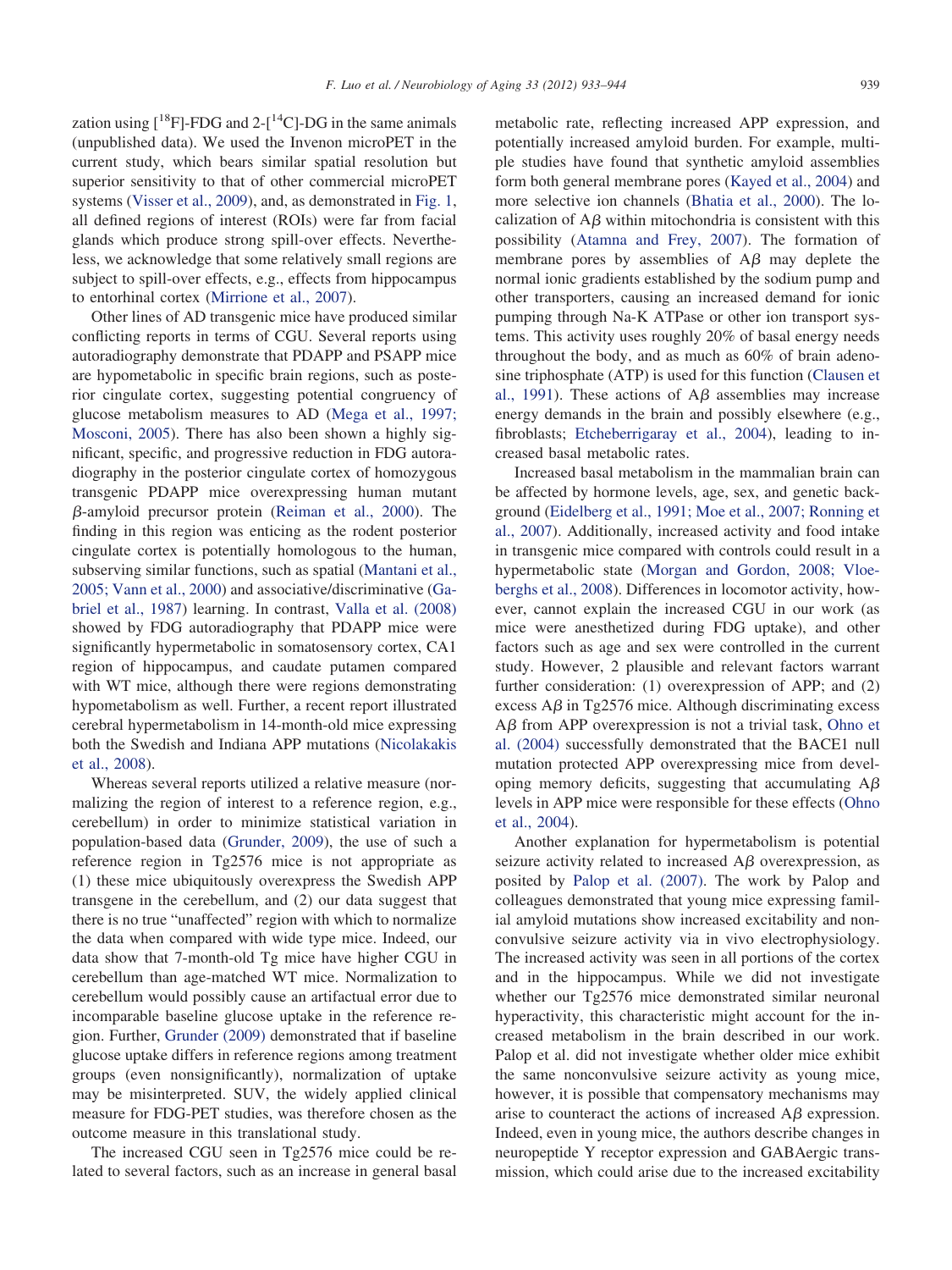seen in this line. Whether these compensatory processes progress into older mice has not been evaluated, but may help to explain why the hypermetabolism detected in younger mice in our studies is not present when the animals reach older ages.

Although there is indirect evidence to support the above explanations, another consideration is necessary. It is well known that compensatory processes may take over the functions of a missing or overexpressed gene in knockouts or transgenic mice. This has been reviewed for models of energy homeostasis by [Inui \(2000\).](#page-9-21) Therefore, caution needs to be exercised for the potential confounding factor of developmental compensation, as gene disruption or excess gene expression may perturb the organism and cause it to respond in a way to maintain its original biological organization [\(Inui, 2000\)](#page-9-21). Previous reports have shown that young (4.5 and 11 months) Tg2576 mice show attrition of dendritic spine and arborization that worsens with age, but is indistinguishable from WTs at 20 months [\(Lanz et al., 2003\)](#page-10-21). These data, in conjunction with our current results, suggest a temporal correlation between cerebral hypermetabolism and loss of dendritic spine density, raising the possibility that cerebral hypermetabolism may serve a compensatory role.

It does not appear from our data that beta amyloid plaques are the cause of the hypermetabolism detected in Tg2576 mice. These mice do not demonstrate significant plaque pathology at 7 months of age [\(Callahan et al., 2001;](#page-9-22) [Kawarabayashi et al., 2001\)](#page-9-22) when they demonstrate high CGU in our FDG-PET study (see supplementary materials). At 19 months of age, when plaque burden is present (see supplementary materials), the Tg mice exhibited a CGU similar to WT mice. Further, the global effects we saw do not track with the severity of plaque burden in Tg mice. While we saw increased CGU in nearly all regions, plaque pathology is greatest in hippocampus and cortex. Hence, it is possible that the hypermetabolism detected in our study is due to soluble aggregates of beta amyloid rather than deposited plaques. At a minimum, it appears that the hypermetabolism is the result of the overexpression of the APP/ Swe transgene.

There are several potential caveats to our interpretation that the CMRglu reductions seen in Tg2576 fail to mimic those associated with AD. Firstly, we did not observe a significant age-dependent decrease in CGU in WT animals. There are several potential explanations for this. The study did not employ a within-subjects design. The young and aged groups were from different cohorts of mice, but tested at the same time. As such, while controlling for the time of testing, the possibility exists that employing a within subjects approach could have been a more sensitive design to detect intra-animal changes in glucose. In addition, methodological considerations limited the number of brain regions that could be analyzed, unlike the studies conducted in rats, monkeys, and humans. Although advanced microPET

systems have been successfully applied in mouse imaging studies [\(Chatziioannou et al., 1999; Phelps, 2000; Tai et al.,](#page-9-23) [2003; Yang et al., 2004\)](#page-9-23), spillover and partial volume effects are still challenging for quantifying radioactivity from small brain regions. A recent microPET mouse study failed to detect a regional decrease in glucose metabolism compared with autoradiography in 13–15-month-old Tg2576 mice [\(Kuntner et al., 2009\)](#page-10-12), suggesting difficulties in volume definition and radioactivity measurement for small VOIs due to a partial volume effect — an intrinsic limitation for mouse PET imaging [\(Mirrione et al., 2007\)](#page-10-14). Therefore only VOIs larger than 5 mm<sup>3</sup> were included in the current study data analysis, because  $5 \text{ mm}^3$  volume was reported to be less susceptible to spill-over effects using a microPET R4 tomograph (Concorde Microsystems, Knoxville, TN, USA) [\(Mirrione et al., 2007\)](#page-10-14). Inveon microPET was employed in the current study, which bears similar spatial resolution but superior sensitivity to that of other commercial microPET systems [\(Visser et al., 2009\)](#page-11-4), and, as demonstrated in [Fig. 1,](#page-3-0) all defined regions of interest (ROIs) were far from facial glands which produce strong spill-over effects. However, whether VOIs larger than  $5 \text{ mm}^3$  are free from partial volume effect is under debate. A recent investigation on the advanced microPET system [\(Constantinescu](#page-9-6) [and Mukherjee, 2009\)](#page-9-6) indicates that 9 mm<sup>3</sup> VOI may avoid a partial volume effect [\(Phelps, 2006\)](#page-10-22). Although a 5  $mm<sup>3</sup>$ volume was chosen in the current study as the minimal brain structure size to be analyzed, the majority of our regions were larger than  $9 \text{ mm}^3$  (with the exception of the perirhinal and entorhinal cortices). Importantly, we saw the same transgene effect (i.e., hypermetabolism) in 7-month-old Tg mice regardless of the size of the VOI.

A second potential explanation is that the Tg2576 mouse represents a pre-AD state. Although there is no evidence to our knowledge that resting-state cerebral hypermetabolism exists in either AD or in any pre-AD state, increases in task-induced blood oxygenation level dependent (BOLD) signals or blood flow have been seen in medial temporal structures of MCI patients [\(Alsop et al., 2008; Dickerson et](#page-9-24) [al., 2005\)](#page-9-24). In addition, cerebral hypermetabolism has been reported in patients with Down's syndrome in an activation task [\(Haier et al., 2008\)](#page-9-25) and at rest [\(Lengyel et al., 2006\)](#page-10-23). The latter finding may reflect a stronger congruency between CGU in Down's syndrome patients (who overproduce amyloid beta) and Tg2576 mice than between AD patients and Tg 2576 mice.

In the present studies, differences were observed between WT and Tg animals under the same anesthetic conditions. Anesthesia is generally considered a caveat to such studies. Ketamine, a noncompetitive NMDA receptor antagonist, has been characterized as both a psychoactive or anesthetic substance depending on the dose of the drug used [\(Greene, 2001; Gunduz-Bruce, 2009\)](#page-9-26). The psychoactive doses of the drug have been shown to increase blood oxygenation level and blood flow across several regions of the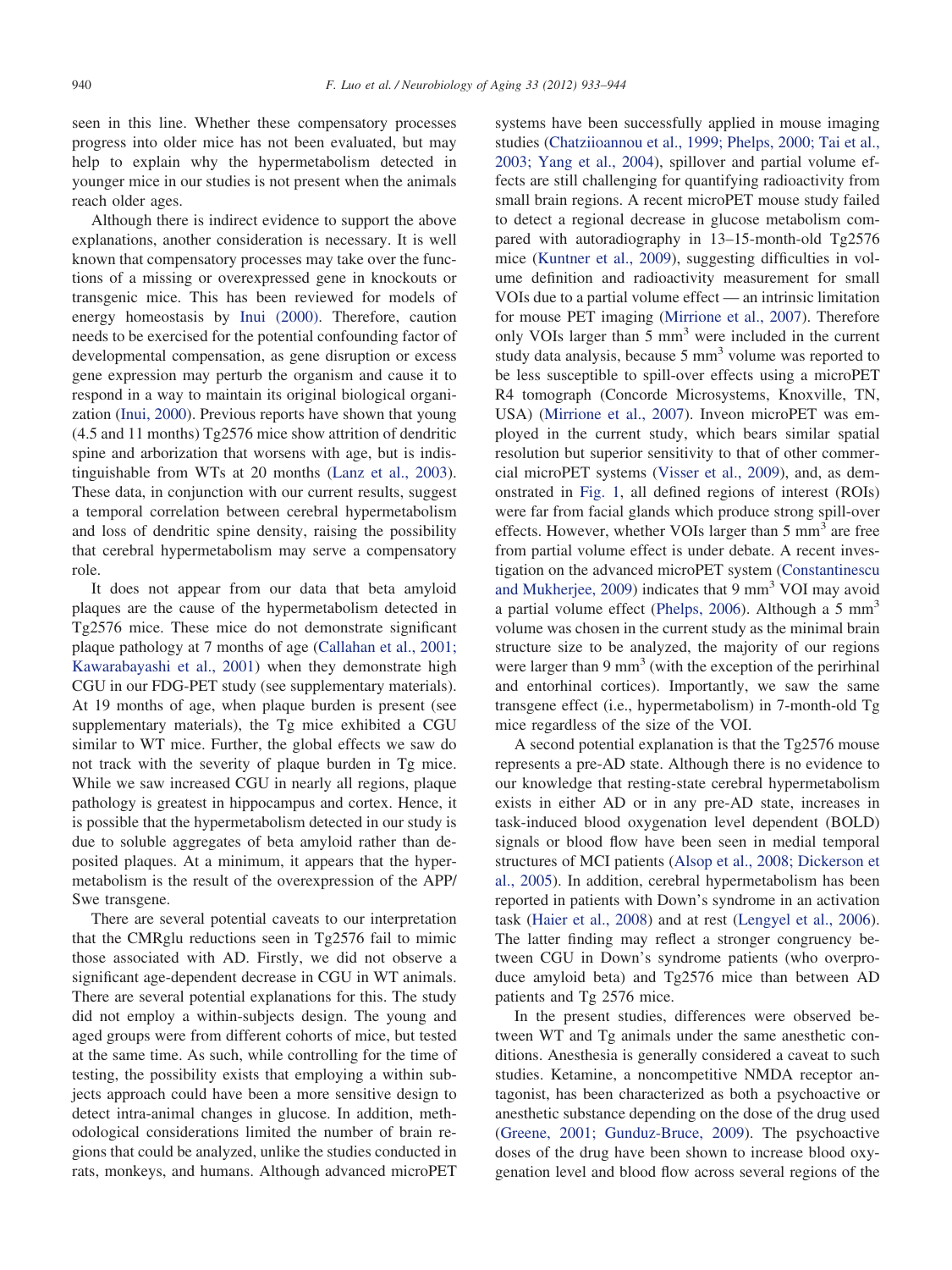brain in rodent, non-human primate, and human central nervous system (CNS) [\(Burdett et al., 1995; Leopold et al.,](#page-9-27) [2002; Littlewood et al., 2006; Werner et al., 1990\)](#page-9-27). Our present studies employed ketamine at anesthetic levels, which have been demonstrated to show decreased cerebral blood flow (CBF) [\(Lowry and Fillenz, 2001\)](#page-10-24) and BOLD (in-house data being prepared for journal submission). Our multimodal imaging data converge to the conclusion of a hypermetabolic state in young Tg2576 mice.

Our CGU study was completed under anesthesia with combined ketamine and medetomidine. One concern for glucose utilization is the decrease in body temperature that accompanies anesthesia with ketamine [\(Ulugol et al., 2000\)](#page-11-6). Pilot work in our laboratory (unpublished data) has demonstrated that WT and Tg mice do not differ in the hypothermic response to ketamine, suggesting that the hypothermic response is not the sole mediator of the increased glucose uptake in Tg mice found in the current work. Additionally, the majority of the glucose uptake in the brain after an intravenous bolus of FDG occurs within 5 minutes of injection (see [Fig. 2\)](#page-4-0). Hence, while hypothermia increases glucose uptake in heat-generating tissue such as muscle and brown fat, the early uptake of FDG is likely minimally affected by this, as peak hypothermic effects of ketamine occurred at 30 minutes postinjection [\(Ulugol et al., 2000\)](#page-11-6). Additionally, even when given 30 minutes prior to the administration of FDG, ketamine anesthesia does not show significant alternation of global glucose uptake when compared with conscious stage in rats [\(Matsumura et al., 2003\)](#page-10-25).

Imaging nonhuman primate and rat in the awake state is time-consuming and challenging due to the training period required to acclimate animals to the imaging environment and scanner noise, especially for fMRI studies. As a consequence, the majority of animal fMRI studies are conducted under anesthesia [\(King et al., 2005\)](#page-9-28). Feasibility of imaging conscious mice has not been reported as imaging a mouse is more challenging than that of a rat [\(Myers and](#page-10-26) [Hume, 2002\)](#page-10-26). However, it is known that many anesthetic agents can reduce and suppress neurovascular coupling [\(King et al., 2005\)](#page-9-28) and relatively few anesthetic agents preserve meaningful fMRI signals. This is particularly true for BOLD fMRI signals, which are routinely utilized in awake subjects in the clinic [\(Van der Linden et al., 2007\)](#page-11-7). However, we feel that it is unlikely that our core findings are significantly influenced by anesthesia. Firstly, we used medetomidine, an  $\alpha_2$ -adrenoreceptor agonist, as the anesthetic agent, which has been demonstrated to preserve fMRI signals in rats and birds and can be used for longitudinal studies [\(Van der Linden et al., 2007; Weber et al., 2006\)](#page-11-7). Secondly, an MRS study we completed demonstrating trends for higher taurine/total creatine ratios in APP transgenic mice under medetomidine anesthesia (see supplementary materials) are consistent with other reports using isoflurane and halothane as anesthetic agents (Dedeoglu et al., 2004; [Marjanska et al., 2005\)](#page-10-11). CBV decreases observed in a mouse fMRI study following  $A\beta_{1-40}$  (but not inverse sequence  $A\beta_{40-1}$ ) challenge under medetomidine anesthesia [\(Luo et al., 2008\)](#page-10-27) are similar to  $A\beta_{1-40}$  induced vascular dysfunction under awake conditions [\(Luo et al., 2008\)](#page-10-27). Taken together, it is unlikely that medetomidine anesthesia confounds our imaging findings with PET and fMRI.

In summary, advances in clinical neuroimaging are enabling early detection of dementias such as AD, often before clinical symptoms are apparent, as well as the possibility of tracking disease progression [\(Jagust and Eberling, 1991\)](#page-9-29). Consequently, translational imaging represents an attractive approach to developing new disease-modifying therapies by reducing the inherent risk associated with advancing new drugs to complex clinical trials [\(Fox et al., 2005; Jack et al.,](#page-9-30) [2003; Teipel et al., 2006\)](#page-9-30). Unfortunately, few studies have been conducted in this challenging area. The present study aimed to address this gap, using high-resolution animal [ 18F]-FDG-PET in conjunction with functional MRI in an APP transgenic mouse model (Tg2576) to assess brain metabolism and vascular compliance. The unexpected findings of hypermetabolism in Tg2576 mice run counter to those anticipated based on clinical experience in Alzheimer's patients. Therefore, the Tg2576 model fails to recapitulate a major hallmark of AD and this suggests significant limitations in using the model to predict clinical outcome.

## **Disclosure statement**

All authors are employees of Abbott Laboratories, except Sarah Mudd who works at School of Pharmacy, University of Wisconsin.

All experiments were conducted in accordance with Abbott Institutional Animal Care and Use Committee and National Institutes of Health Guide for Care and Use of Laboratory Animals guidelines in facilities accredited by the Association for the Assessment and Accreditation of Laboratory Animal Care.

#### **Acknowledgements**

The authors extend their gratitude to Drs. Wolfgang Ebert, Bernd Misselwitz, and Hans Bauer (Bayer Schering Health Care, Germany) for providing SH U 555 C contrast agent. Also, special thanks to Edward Olejniczak for expert technical assistance and Chih-Liang Chin for helpful comments on the manuscript.

Source of the study funding comes from Abbott Laboratories.

# **Appendix. Supplementary data**

Supplementary data associated with this article can be found, in the online version, at [doi:10.1016/j.neurobiolaging.](http://dx.doi.org/10.1016/j.neurobiolaging.2010.08.005) [2010.08.005.](http://dx.doi.org/10.1016/j.neurobiolaging.2010.08.005)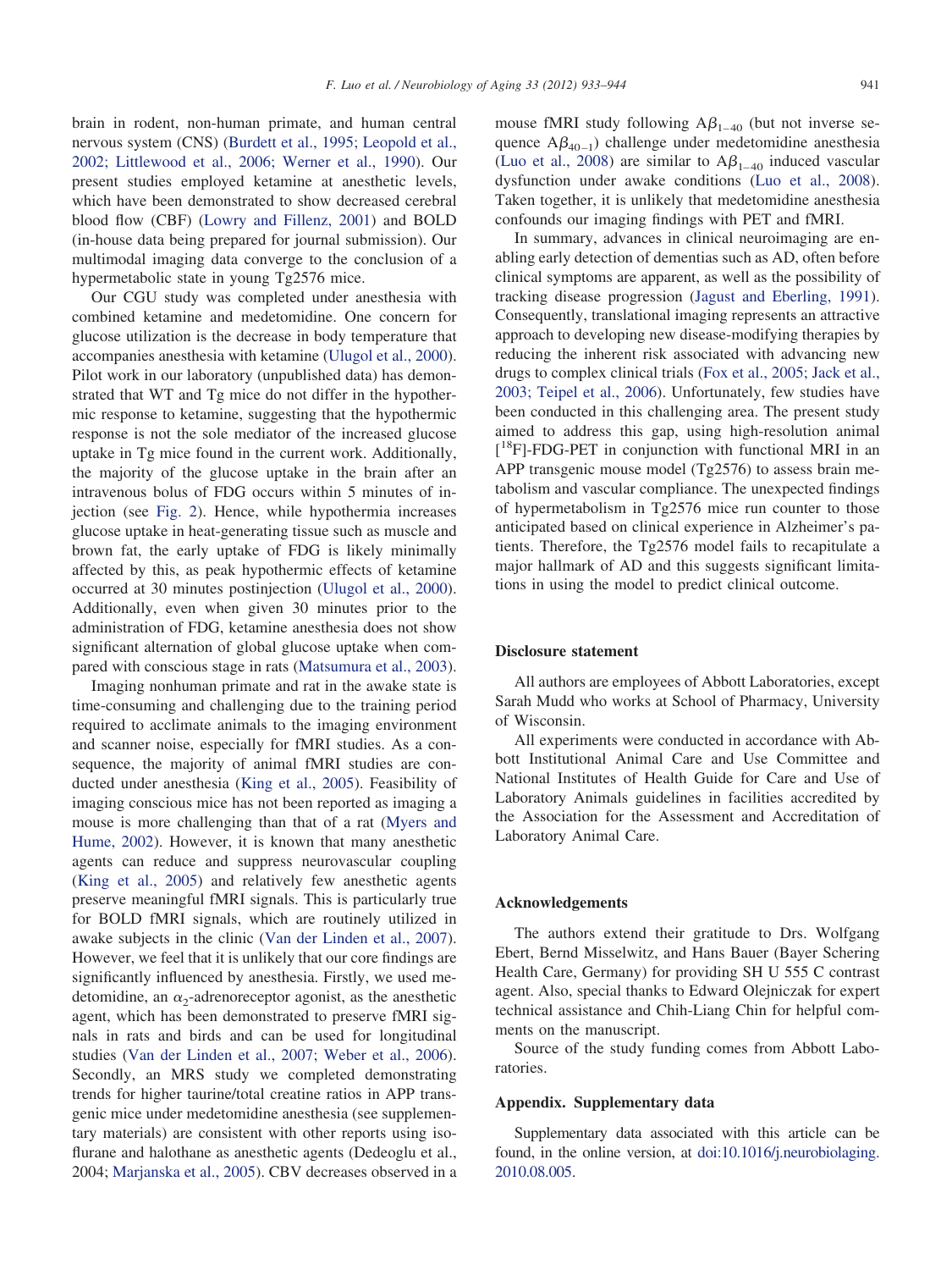## <span id="page-9-9"></span>**References**

- <span id="page-9-3"></span>Alexander, G.E., Chen, K., Pietrini, P., Rapoport, S.I., Reiman, E.M., 2002. Longitudinal PET evaluation of cerebral metabolic decline in dementia: a potential outcome measure in Alzheimer's disease treatment studies. Am. J. Psychiatry 159, 738–745.
- <span id="page-9-24"></span>Alsop, D.C., Casement, M., de Bazelaire, C., Fong, T., Press, D.Z., 2008. Hippocampal hyperperfusion in Alzheimer's disease. Neuroimage 42, 1267–1274.
- <span id="page-9-17"></span>Atamna, H., Frey, W.H., 2nd, 2007. Mechanisms of mitochondrial dysfunction and energy deficiency in Alzheimer's disease. Mitochondrion 7, 297–310.
- <span id="page-9-16"></span>Bhatia, R., Lin, H., Lal, R., 2000. Fresh and globular amyloid beta protein (1–42) induces rapid cellular degeneration: evidence for AbetaP channel-mediated cellular toxicity. FASEB J. 14, 1233–1243.
- <span id="page-9-8"></span>Boellaard, R., van Lingen, A., Lammertsma, A.A., 2001. Experimental and clinical evaluation of iterative reconstruction (OSEM) in dynamic PET: quantitative characteristics and effects on kinetic modeling. J. Nucl. Med. 42, 808–817.
- <span id="page-9-27"></span>Burdett, N.G., Menon, D.K., Carpenter, T.A., Jones, J.G., Hall, L.D., 1995. Visualisation of changes in regional cerebral blood flow (rCBF) produced by ketamine using long TE gradient-echo sequences: preliminary results. Magn. Reson. Imaging 13, 549–553.
- <span id="page-9-22"></span>Callahan, M.J., Lipinski, W.J., Bian, F., Durham, R.A., Pack, A., Walker, L.C., 2001. Augmented senile plaque load in aged female beta-amyloid precursor protein-transgenic mice. Am. J. Pathol. 158, 1173–1177.
- <span id="page-9-23"></span>Chatziioannou, A.F., Cherry, S.R., Shao, Y., Silverman, R.W., Meadors, K., Farquhar, T.H., Pedarsani, M., Phelps, M.E., 1999. Performance evaluation of microPET: a high-resolution lutetium oxyorthosilicate PET scanner for animal imaging. J. Nucl. Med. 40, 1164–1175.
- <span id="page-9-18"></span>Clausen, T., Van Hardeveld, C., Everts, M.E., 1991. Significance of cation transport in control of energy metabolism and thermogenesis. Physiol. Res. 71, 733–774.
- <span id="page-9-6"></span>Constantinescu, C.C., Mukherjee, J., 2009. Performance evaluation of an Inveon PET preclinical scanner. Phys. Med. Biol. 54, 2885–2899.
- <span id="page-9-11"></span>Cox, R.W., 1996. AFNI: software for analysis and visualization of functional magnetic resonance neuroimages. Comput. Biomed. Res. 29, 162–173.
- <span id="page-9-0"></span>Day, M., Balci, F., Wan, H.I., Fox, G.B., Rutkowski, J.L., Feuerstein, G., 2008. Cognitive endpoints as disease biomarkers: optimizing the congruency of preclinical models to the clinic. Curr. Opin. Investig. Drugs 9, 696–706.
- <span id="page-9-2"></span>de Leon, M.J., Convit, A., Wolf, O.T., Tarshish, C.Y., DeSanti, S., Rusinek, H., Tsui, W., Kandil, E., Scherer, A.J., Roche, A., Imossi, A., Thorn, E., Bobinski, M., Caraos, C., Lesbre, P., Schlyer, D., Poirier, J., Reisberg, B., Fowler, J., 2001. Prediction of cognitive decline in normal elderly subjects with 2-[(18)F]fluoro-2-deoxy-D-glucose/poitronemission tomography (FDG/PET). Proc. Natl. Acad. Sci. U. S. A. 98, 10966–10971.
- <span id="page-9-12"></span>Dedeoglu, A., Choi, J.K., Cormier, K., Kowall, N.W., Jenkins, B.G., 2004. Magnetic resonance spectroscopic analysis of Alzheimer's disease mouse brain that express mutant human APP shows altered neurochemical profile. Brain Res. 1012, 60–65.
- Dickerson, B.C., Salat, D.H., Greve, D.N., Chua, E.F., Rand-Giovannetti, E., Rentz, D.M., Bertram, L., Mullin, K., Tanzi, R.E., Blacker, D., Albert, M.S., Sperling, R.A., 2005. Increased hippocampal activation in mild cognitive impairment compared to normal aging and AD. Neurology 65, 404–411.
- Dickerson, B.C., Sperling, R.A., 2005. Neuroimaging biomarkers for clinical trials of disease-modifying therapies in Alzheimer's disease. NeuroRx 2, 348–360.
- <span id="page-9-20"></span>Eidelberg, D., Dhawan, V., Moeller, J.R., Sidtis, J.J., Ginos, J.Z., Strother, S.C., Cederbaum, J., Greene, P., Fahn, S., Powers, J.M., 1991. The metabolic landscape of cortico-basal ganglionic degeneration: regional asymmetries studied with positron emission tomography. J. Neurol. Neurosurg. Psychiatry 54, 856–862.
- <span id="page-9-19"></span>Etcheberrigaray, R., Tan, M., Dewachter, I., Kuiperi, C., Van der Auwera, I., Wera, S., Qiao, L., Bank, B., Nelson, T.J., Kozikowski, A.P., Van Leuven, F., Alkon, D.L., 2004. Therapeutic effects of PKC activators in Alzheimer's disease transgenic mice. Proc. Natl. Acad. Sci. U. S. A. 101, 11141–11146.
- <span id="page-9-30"></span>Fox, N.C., Black, R.S., Gilman, S., Rossor, M.N., Griffith, S.G., Jenkins, L., Koller, M., 2005. Effects of Abeta immunization (AN1792) on MRI measures of cerebral volume in Alzheimer disease. Neurology 64, 1563–1572.
- <span id="page-9-13"></span>Gabriel, M., Sparenborg, S.P., Stolar, N., 1987. Hippocampal control of cingulate cortical and anterior thalamic information processing during learning in rabbits. Exp. Brain Res. 67, 131–152.
- <span id="page-9-10"></span>Graham, G.D., Zhong, J., Petroff, O.A., Constable, R.T., Prichard, J.W., Gore, J.C., 1994. BOLD MRI monitoring of changes in cerebral perfusion induced by acetazolamide and hypercarbia in the rat. Magn. Reson. Med. 31, 557–560.
- <span id="page-9-26"></span>Greene, R., 2001. Circuit analysis of NMDAR hypofunction in the hippocampus, in vitro, and psychosis of schizophrenia. Hippocampus 11, 569–577.
- <span id="page-9-14"></span>Grunder, G., 2009. "Absolute" or "relative": choosing the right outcome measure in neuroimaging. Neuroimage 45, 258–259.
- Gunduz-Bruce, H., 2009. The acute effects of NMDA antagonism: from the rodent to the human brain. Brain Res. Rev. 60, 279–286.
- <span id="page-9-25"></span>Haier, R.J., Head, K., Head, E., Lott, I.T., 2008. Neuroimaging of individuals with Down's syndrome at-risk for dementia: evidence for possible compensatory events. Neuroimage 39, 1324–1332.
- <span id="page-9-5"></span>Hsiao, K., 1998. Transgenic mice expressing Alzheimer amyloid precursor proteins. Exp. Gerontol. 33, 883–889.
- <span id="page-9-4"></span>Hsiao, K., Chapman, P., Nilsen, S., Eckman, C., Harigaya, Y., Younkin, S., Yang, F., Cole, G., 1996. Correlative memory deficits, Abeta elevation, and amyloid plaques in transgenic mice. Science 274, 99–102.
- <span id="page-9-7"></span>Hudson, H.M., Larkin, R.S., 1994. Accelerated image reconstruction using ordered subsets of projection data. IEEE Trans. Med. Imaging 13, 601–609.
- <span id="page-9-21"></span>Inui, A., 2000. Transgenic study of energy homeostasis equation: implications and confounding influences. FASEB J. 14, 2158–2170.
- Irizarry, M.C., McNamara, M., Fedorchak, K., Hsiao, K., Hyman, B.T., 1997. APPSw transgenic mice develop age-related A beta deposits and neuropil abnormalities, but no neuronal loss in CA1. J. Neuropathol. Exp. Neurol. 56, 965–973.
- Jack, C.R., Jr, Slomkowski, M., Gracon, S., Hoover, T.M., Felmlee, J.P., Stewart, K., Xu, Y., Shiung, M., O'Brien, P.C., Cha, R., Knopman, D., Petersen, R.C., 2003. MRI as a biomarker of disease progression in a therapeutic trial of milameline for AD. Neurology 60, 253–260.
- Jacobsen, J.S., Wu, C.C., Redwine, J.M., Comery, T.A., Arias, R., Bowlby, M., Martone, R., Morrison, J.H., Pangalos, M.N., Reinhart, P.H., Bloom, F.E., 2006. Early-onset behavioral and synaptic deficits in a mouse model of Alzheimer's disease. Proc. Natl. Acad. Sci. U. S. A. 103, 5161–5166.
- <span id="page-9-1"></span>Jagust, W., 2006. Positron emission tomography and magnetic resonance imaging in the diagnosis and prediction of dementia. Alzheimers Dement. 2, 36–42.
- <span id="page-9-29"></span>Jagust, W.J., Eberling, J.L., 1991. MRI, CT, SPECT, PET: their use in diagnosing dementia. Geriatrics 46, 28–35.
- Kawarabayashi, T., Younkin, L.H., Saido, T.C., Shoji, M., Ashe, K.H., Younkin, S.G., 2001. Age-dependent changes in brain, CSF, and plasma amyloid (beta) protein in the Tg2576 transgenic mouse model of Alzheimer's disease. J. Neurosci. 21, 372–381.
- <span id="page-9-15"></span>Kayed, R., Sokolov, Y., Edmonds, B., McIntire, T.M., Milton, S.C., Hall, J.E., Glabe, C.G., 2004. Permeabilization of lipid bilayers is a common conformation-dependent activity of soluble amyloid oligomers in protein misfolding diseases. J. Biol. Chem. 279, 46363–46366.
- <span id="page-9-28"></span>King, J.A., Garelick, T.S., Brevard, M.E., Chen, W., Messenger, T.L., Duong, T.Q., Ferris, C.F., 2005. Procedure for minimizing stress for fMRI studies in conscious rats. J. Neurosci. Methods 148, 154–160.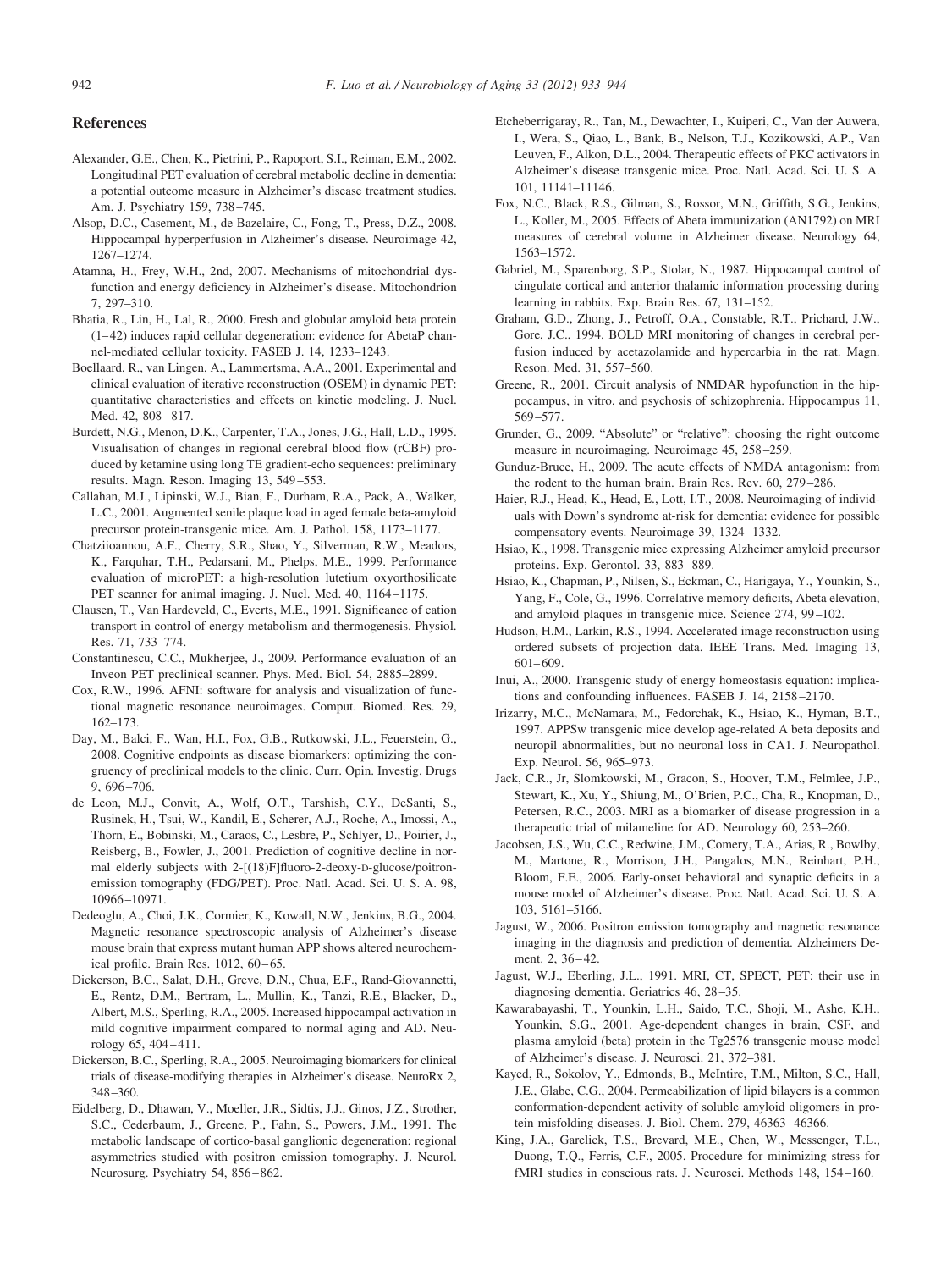- Klunk, W.E., Lopresti, B.J., Ikonomovic, M.D., Lefterov, I.M., Koldamova, R.P., Abrahamson, E.E., Debnath, M.L., Holt, D.P., Huang, G.F., Shao, L., DeKosky, S.T., Price, J.C., Mathis, C.A., 2005. Binding of the positron emission tomography tracer Pittsburgh compound B reflects the amount of amyloid-beta in Alzheimer's disease brain but not in transgenic mouse brain. J. Neurosci. 25, 10598–10606.
- <span id="page-10-12"></span>Kuntner, C., Kesner, A.L., Bauer, M., Kremslehner, R., Wanek, T., Mandler, M., Karch, R., Stanek, J., Wolf, T., Muller, M., Langer, O., 2009. Limitations of small animal PET imaging with [18F]FDDNP and FDG for quantitative studies in a transgenic mouse model of Alzheimer's disease. Mol. Imaging Biol. 11, 236–240.
- <span id="page-10-21"></span>Lanz, T.A., Carter, D.B., Merchant, K.M., 2003. Dendritic spine loss in the hippocampus of young PDAPP and Tg2576 mice and its prevention by the ApoE2 genotype. Neurobiol. Dis. 13, 246–253.
- <span id="page-10-7"></span>Leahy, R.M., Qi, J., 2000. Statistical approaches in quantitative positron emission tomography. Stat. Comput. 10, 147–165.
- <span id="page-10-23"></span>Lengyel, Z., Balogh, E., Emri, M., Szikszai, E., Kollar, J., Sikula, J., Esik, O., Tron, L., Olah, E., 2006. Pattern of increased cerebral FDG uptake in Down syndrome patients. Pediatr. Neurol. 34, 270–275.
- Leopold, D.A., Plettenberg, H.K., Logothetis, N.K., 2002. Visual processing in the ketamine-anesthetized monkey. Optokinetic and blood oxygenation level-dependent responses. Exp. Brain Res. 143, 359–372.
- Littlewood, C.L., Cash, D., Dixon, A.L., Dix, S.L., White, C.T., O'Neill, M.J., Tricklebank, M., Williams, S.C., 2006. Using the BOLD MR signal to differentiate the stereoisomers of ketamine in the rat. Neuroimage 32, 1733–1746.
- <span id="page-10-24"></span>Lowry, J.P., Fillenz, M., 2001. Real-time monitoring of brain energy metabolism in vivo using microelectrochemical sensors: the effects of anesthesia. Bioelectrochemistry 54, 39–47.
- <span id="page-10-27"></span>Luo, F., Seifert, T.R., Edalji, R., Loebbert, R.W., Hradil, V.P., Harlan, J., Schmidt, M., Nimmrich, V., Cox, B.F., Fox, G.B., 2008. Non-invasive characterization of beta-amyloid(1–40) vasoactivity by functional magnetic resonance imaging in mice. Neuroscience 155, 263–269.
- <span id="page-10-10"></span>Luo, F., Wu, G., Li, Z., Li, S.J., 2003. Characterization of effects of mean arterial blood pressure induced by cocaine and cocaine methiodide on BOLD signals in rat brain. Magn. Reson. Med. 49, 264–270.
- <span id="page-10-9"></span>Luo, F., Xi, Z.X., Wu, G., Liu, C., Gardner, E.L., Li, S.J., 2004. Attenuation of brain response to heroin correlates with the reinstatement of heroin-seeking in rats by fMRI. Neuroimage 22, 1328–1335.
- <span id="page-10-8"></span>Mandeville, J.B., Marota, J.J., Kosofsky, B.E., Keltner, J.R., Weissleder, R., Rosen, B.R., Weisskoff, R.M., 1998. Dynamic functional imaging of relative cerebral blood volume during rat forepaw stimulation. Magn. Reson. Med. 39, 615–624.
- <span id="page-10-16"></span>Mantani, T., Okamoto, Y., Shirao, N., Okada, G., Yamawaki, S., 2005. Reduced activation of posterior cingulate cortex during imagery in subjects with high degrees of alexithymia: a functional magnetic resonance imaging study. Biol. Psychiatry 57, 982–990.
- <span id="page-10-11"></span>Marjanska, M., Curran, G.L., Wengenack, T.M., Henry, P.G., Bliss, R.L., Poduslo, J.F., Jack, C.R., Jr, Ugurbil, K., Garwood, M., 2005. Monitoring disease progression in transgenic mouse models of Alzheimer's disease with proton magnetic resonance spectroscopy. Proc. Natl. Acad. Sci. U. S. A. 102, 11906–11910.
- <span id="page-10-25"></span>Matsumura, A., Mizokawa, S., Tanaka, M., Wada, Y., Nozaki, S., Nakamura, F., Shiomi, S., Ochi, H., Watanabe, Y., 2003. Assessment of microPET performance in analyzing the rat brain under different types of anesthesia: comparison between quantitative data obtained with microPET and ex vivo autoradiography. Neuroimage 20, 2040–2050.
- <span id="page-10-5"></span>McGowan, E., Eriksen, J., Hutton, M., 2006. A decade of modeling Alzheimer's disease in transgenic mice. Trends Genet. 22, 281–289.
- <span id="page-10-3"></span>Mega, M.S., Chen, S.S., Thompson, P.M., Woods, R.P., Karaca, T.J., Tiwari, A., Vinters, H.V., Small, G.W., Toga, A.W., 1997. Mapping histology to metabolism: coregistration of stained whole-brain sections to premortem PET in Alzheimer's disease. Neuroimage 5, 147–153.
- <span id="page-10-0"></span>Miller, G., 2009. Alzheimer's biomarker initiative hits its stride. Science 326, 386–389.
- <span id="page-10-14"></span>Mirrione, M.M., Schiffer, W.K., Fowler, J.S., Alexoff, D.L., Dewey, S.L., Tsirka, S.E., 2007. A novel approach for imaging brain-behavior relationships in mice reveals unexpected metabolic patterns during seizures in the absence of tissue plasminogen activator. Neuroimage 38, 34–42.
- Moe, B., Angelier, F., Bech, C., Chastel, O., 2007. Is basal metabolic rate influenced by age in a long-lived seabird, the snow petrel? J. Exp. Biol. 210, 3407–3414.
- <span id="page-10-18"></span>Morgan, D., Gordon, M.N., 2008. Amyloid, hyperactivity, and metabolism: theoretical comment on Vloeberghs et al.. Behav. Neurosci. 122, 730–732.
- Mosconi, L., 2005. Brain glucose metabolism in the early and specific diagnosis of Alzheimer's disease. FDG-PET studies in MCI and AD. Eur. J. Nucl. Med. Mol. Imaging 32, 486–510.
- <span id="page-10-6"></span>Mueggler, T., Sturchler-Pierrat, C., Baumann, D., Rausch, M., Staufenbiel, M., Rudin, M., 2002. Compromised hemodynamic response in amyloid precursor protein transgenic mice. J. Neurosci. 22, 7218–7224.
- <span id="page-10-26"></span>Myers, R., Hume, S., 2002. Small animal PET. Eur. Neuropsychopharmacol. 12, 545–555.
- <span id="page-10-17"></span>Nicolakakis, N., Aboulkassim, T., Ongali, B., Lecrux, C., Fernandes, P., Rosa-Neto, P., Tong, X.K., Hamel, E., 2008. Complete rescue of cerebrovascular function in aged Alzheimer's disease transgenic mice by antioxidants and pioglitazone, a peroxisome proliferator-activated receptor gamma agonist. J. Neurosci. 28, 9287–9296.
- <span id="page-10-13"></span>Niwa, K., Kazama, K., Younkin, S.G., Carlson, G.A., Iadecola, C., 2002. Alterations in cerebral blood flow and glucose utilization in mice overexpressing the amyloid precursor protein. Neurobiol. Dis. 9, 61–68.
- <span id="page-10-2"></span>Norfray, J.F., Provenzale, J.M., 2004. Alzheimer's disease: neuropathologic findings and recent advances in imaging. AJR Am. J. Roentgenol. 182, 3–13.
- <span id="page-10-19"></span>Ohno, M., Sametsky, E.A., Younkin, L.H., Oakley, H., Younkin, S.G., Citron, M., Vassar, R., Disterhoft, J.F., 2004. BACE1 deficiency rescues memory deficits and cholinergic dysfunction in a mouse model of Alzheimer's disease. Neuron 41, 27–33.
- <span id="page-10-20"></span>Palop, J.J., Chin, J., Roberson, E.D., Wang, J., Thwin, M.T., Bien-Ly, N., Yoo, J., Ho, K.O., Yu, G.Q., Kreitzer, A., Finkbeiner, S., Noebels, J.L., Mucke, L., 2007. Aberrant excitatory neuronal activity and compensatory remodeling of inhibitory hippocampal circuits in mouse models of Alzheimer's disease. Neuron 55, 697–711.
- Phelps, M.E., 2000. Inaugural article: positron emission tomography provides molecular imaging of biological processes. Proc. Natl. Acad. Sci. U. S. A. 97, 9226–9233.
- <span id="page-10-22"></span>Phelps, M.E. (Ed.), 2006. PET Physics, Instrumentation, and Scanners. Springer, New York.
- <span id="page-10-4"></span>Potkin, S.G., Anand, R., Fleming, K., Alva, G., Keator, D., Carreon, D., Messina, J., Wu, J.C., Hartman, R., Fallon, J.H., 2001. Brain metabolic and clinical effects of rivastigmine in Alzheimer's disease. Int. J. Neuropsychopharmacol. 4, 223–230.
- Reiman, E.M., Chen, K., Alexander, G.E., Caselli, R.J., Bandy, D., Osborne, D., Saunders, A.M., Hardy, J., 2005. Correlations between apolipoprotein E epsilon4 gene dose and brain-imaging measurements of regional hypometabolism. Proc. Natl. Acad. Sci. U. S. A. 102, 8299–8302.
- <span id="page-10-15"></span>Reiman, E.M., Uecker, A., Gonzalez-Lima, F., Minear, D., Chen, K., Callaway, N.L., Berndt, J.D., Games, D., 2000. Tracking Alzheimer's disease in transgenic mice using fluorodeoxyglucose autoradiography. Neuroreport 11, 987–991.
- <span id="page-10-1"></span>Roberson, E.D., Mucke, L., 2006. 100 years and counting: prospects for defeating Alzheimer's disease. Science 314, 781–784.
- Ronning, B., Jensen, H., Moe, B., Bech, C., 2007. Basal metabolic rate: heritability and genetic correlations with morphological traits in the zebra finch. J. Evol. Biol. 20, 1815–1822.
- Spires, T.L., Hyman, B.T., 2005. Transgenic models of Alzheimer's disease: learning from animals. NeuroRx 2, 423–437.
- Stein, E.A., 2001. fMRI: a new tool for the in vivo localization of drug actions in the brain. J. Anal. Toxicol. 25, 419–424.